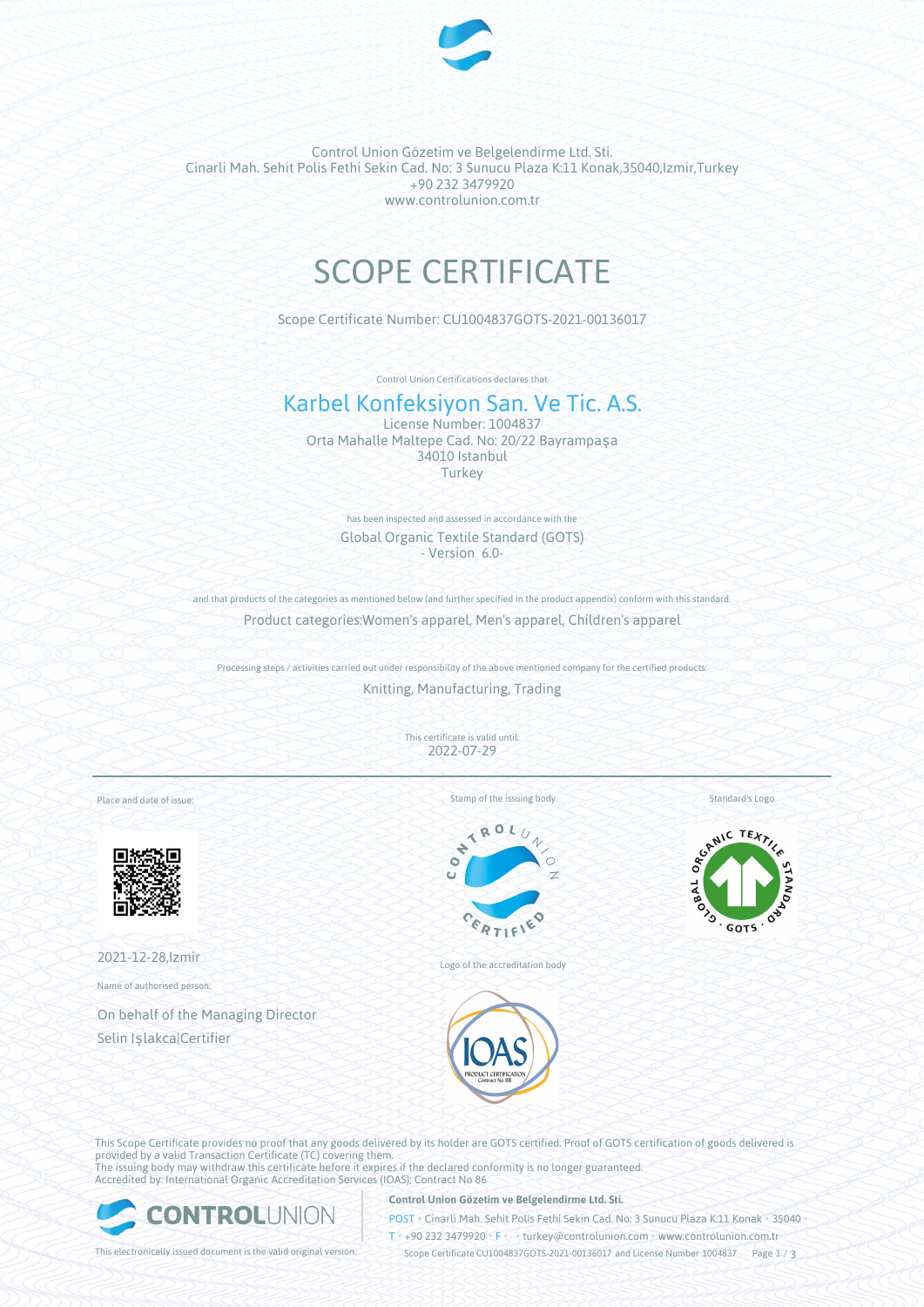

## Control Union Gözetim ve Belgelendirme Ltd. Sti. Cinarli Mah. Sehit Polis Fethi Sekin Cad. No: 3 Sunucu Plaza K:11 Konak,35040,Izmir,Turkey +90 232 3479920 www.controlunion.com.tr

**Karbel Konfeksiyon San. Ve Tic. A.S. Global Organic Textile Standard (GOTS)**

## **Products Appendix to Certificate no.CU1004837GOTS-2021-00136017**

In specific the certificate covers the following products:

| <b>Product category</b> | <b>Product details</b> | <b>Material composition</b>                                            | Label grade |
|-------------------------|------------------------|------------------------------------------------------------------------|-------------|
| Children's apparel      | Shirts, blouses        | 5.0%Recycled Post-Consumer Polyester<br>95.0%Organic Cotton            | Organic     |
| Men's apparel           | Shirts, blouses        | 95.0%Organic Cotton<br>5.0%Recycled Post-Consumer Polyester            | Organic     |
| Men's apparel           | T-shirts, singlets     | 100.0% Organic Cotton                                                  | Organic     |
| Men's apparel           | T-shirts, singlets     | Organic<br>97.0%Organic Cotton<br>3.0% Conventional Elastane (Spandex) |             |
| Women's apparel         | Shirts, blouses        | 95.0%Organic Cotton<br>5.0%Recycled Post-Consumer Polyester            | Organic     |

Place and date of issue:



2021-12-28,Izmir

Name of authorised person:

On behalf of the Managing Director Selin Işlakca|Certifier

Stamp of the issuing body



Logo of the accreditation body







This electronically issued document is the valid original version.Scope CertificateCU1004837GOTS-2021-00136017and License number 1004837, 28-Dec-2022 Page  $2 / 3$